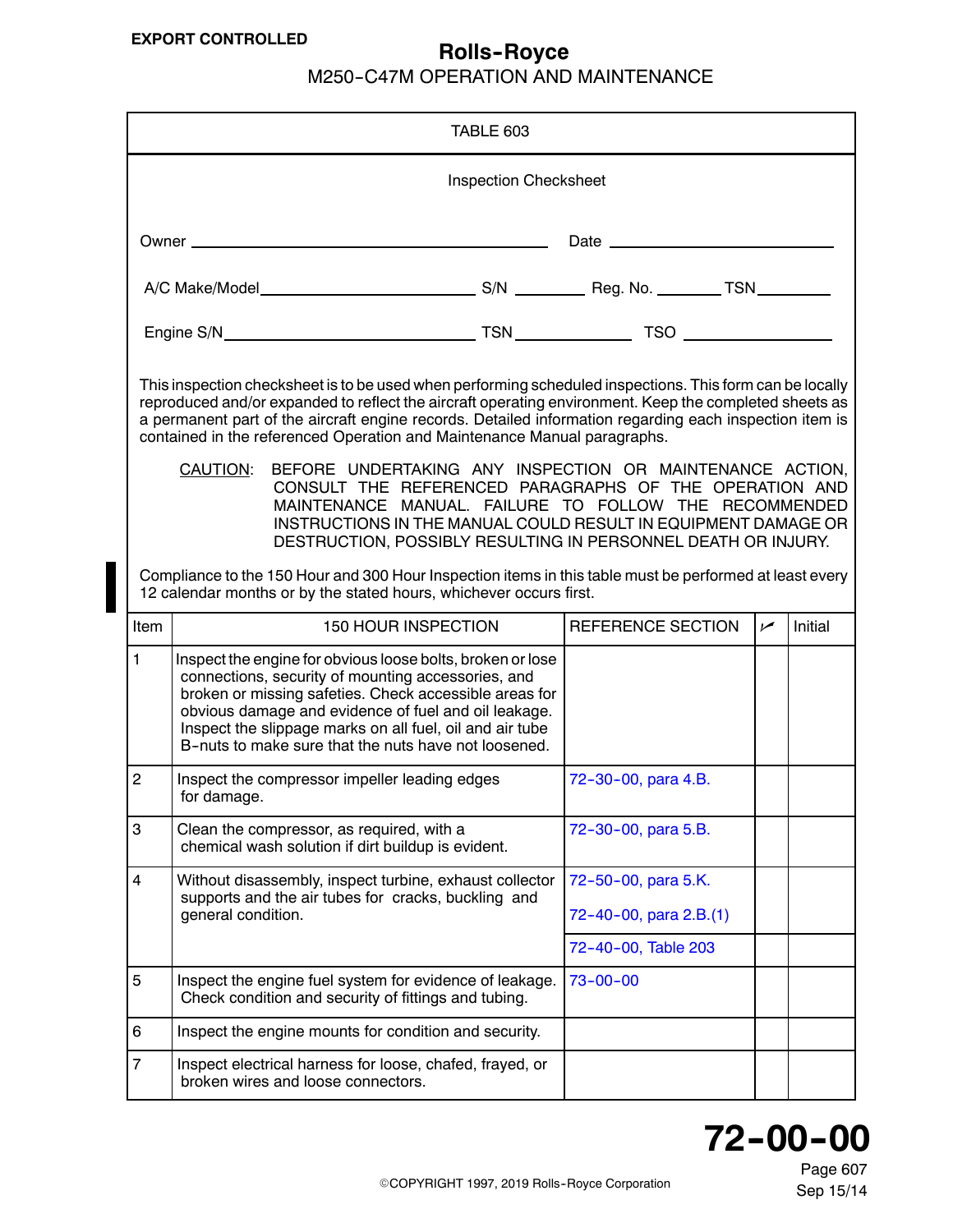<span id="page-1-0"></span>

|                 | TABLE 603 (cont)                                                                                                                                                                                                                                                                                     |                                                                   |     |         |  |  |
|-----------------|------------------------------------------------------------------------------------------------------------------------------------------------------------------------------------------------------------------------------------------------------------------------------------------------------|-------------------------------------------------------------------|-----|---------|--|--|
| Item            | 150 HOUR INSPECTION                                                                                                                                                                                                                                                                                  | <b>REFERENCE SECTION</b>                                          | سما | Initial |  |  |
| $\overline{8}$  | Check oil supply level.                                                                                                                                                                                                                                                                              | 72-00-00, Table<br>$-101$<br>Troubleshooting, items 11<br>and 12. |     |         |  |  |
|                 | NORMAL ENGINES USE A MINIMAL AMOUNT OF OIL. HOWEVER, ANY SUDDEN<br><b>CAUTION:</b><br>INCREASE IN OIL CONSUMPTION IS INDICATIVE OF OIL SYSTEM PROBLEMS<br>AND MUST BE CORRECTED.                                                                                                                     |                                                                   |     |         |  |  |
|                 | NOTE: Check oil supply level within 15 minutes of engine shutdown.                                                                                                                                                                                                                                   |                                                                   |     |         |  |  |
| $\overline{9}$  | Inspect for extension of scavenge oil filter bypass<br>indicator on CEFA.                                                                                                                                                                                                                            | 72-60-00, para 1.E.                                               |     |         |  |  |
|                 | If the bypass indicator is extended, examine/clean the<br>engine oil filter and the scavenge oil filter. If<br>contamination is found, replace the scavenge oil<br>filter. If no contamination is found, reinstall the<br>scavenge oil filter with new packing, and manually<br>reset the indicator. |                                                                   |     |         |  |  |
|                 | If the CEFA bypass indicator is extended and<br>contamination is found in the scavenge oil filter,<br>replace/clean the oil cooler, oil tank, and lubrication<br>lines (Ref. the airframe manual instructions). Drain<br>and replace the engine oil, and manually reset the<br>indicator.            |                                                                   |     |         |  |  |
|                 | NOTE: The scavenge oil filter cannot be cleaned.                                                                                                                                                                                                                                                     |                                                                   |     |         |  |  |
|                 | NOTE: If metal contamination is found in the scavenge oil filter in CEFA and a chip light occurred<br>within the previous 50 hours, take the applicable maintenance steps (Ref. para $8.E.(2)$ ,<br>$72 - 00 - 00$ ).                                                                                |                                                                   |     |         |  |  |
| 10              | Inspect for extension of impending fuel filter bypass<br>indicator.                                                                                                                                                                                                                                  | 73-10-02, para 2.B.                                               |     |         |  |  |
|                 | If indicator is extended, replace fuel filter. Ground run<br>engine to assure proper operation of control system.                                                                                                                                                                                    |                                                                   |     |         |  |  |
| 10.A            | Clean and inspect the fuel nozzle.                                                                                                                                                                                                                                                                   | $73 - 10 - 03$                                                    |     |         |  |  |
|                 | Install fuel nozzle with proper number of spacers.                                                                                                                                                                                                                                                   |                                                                   |     |         |  |  |
| $\overline{11}$ | Record component changes, inspections, and<br>compliance with technical instructions as required. Report<br>engine difficulties to Rolls-Royce and/or AMC on a Field<br>Service Report (FSR) submitted on FAST @<br><https: fast.aeromanager-online.com=""> as required.</https:>                    |                                                                   |     |         |  |  |
| 12              | Inspect compressor scroll for cracks. Pay particular<br>attention to welded areas.                                                                                                                                                                                                                   |                                                                   |     |         |  |  |
| 13              | Clean the burner drain valve.                                                                                                                                                                                                                                                                        | 72-40-00, para 3.                                                 |     |         |  |  |
|                 | Ensure that the airframe overboard is clear. Refer to<br>aircraft manual for maintenance procedures.                                                                                                                                                                                                 |                                                                   |     |         |  |  |
| 14              | Inspectthe anti-icing solenoid valve and bleed air valve for<br>loose, chafed, frayed or broken wires, loose connections<br>and security of attachment.                                                                                                                                              |                                                                   |     |         |  |  |
| $\overline{15}$ | Inspect the horizontal and vertical firewall shields for<br>cracks.                                                                                                                                                                                                                                  | 72-50-00, para 5.J.                                               |     |         |  |  |
|                 | NOTE: Continued sheet metal or tube cracking can be an indication of excessive engine, engine<br>accessory, or airframe vibration.                                                                                                                                                                   |                                                                   |     |         |  |  |

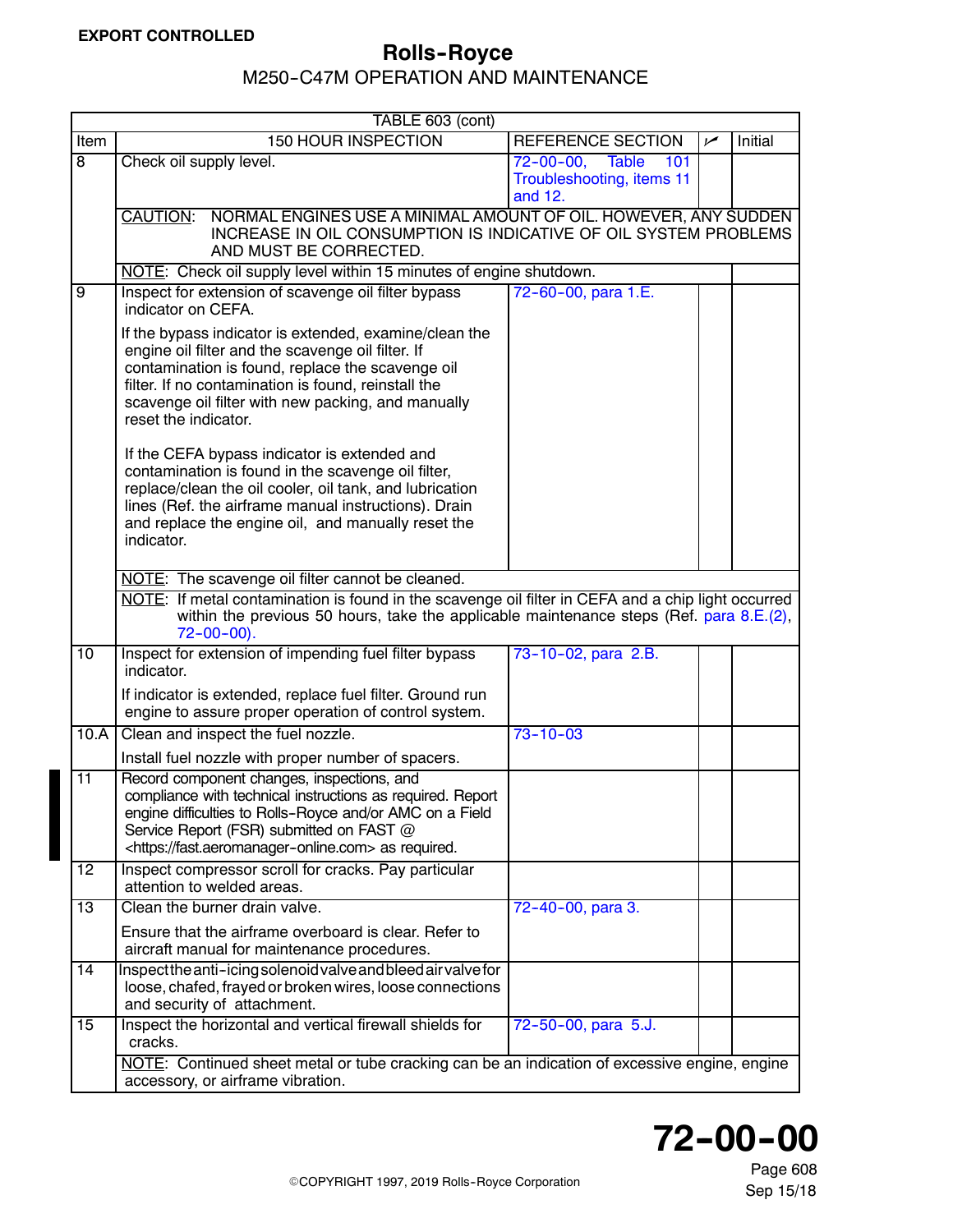$\blacksquare$ 

# <span id="page-2-0"></span>**EXPORT CONTROLLED ROLLED** Rolls-Royce

|      | TABLE 603 (cont)                                                                                                                                              |                                                                                 |     |         |
|------|---------------------------------------------------------------------------------------------------------------------------------------------------------------|---------------------------------------------------------------------------------|-----|---------|
| Item | 150 HOUR INSPECTION                                                                                                                                           | <b>REFERENCE SECTION</b>                                                        | مما | Initial |
| 16   | Check HMU for freedom of operation and<br>full travel. Check for condition and security<br>of alllinkages.                                                    | 73-21-01, para 1.B.                                                             |     |         |
| 17   | Remove, clean, operationally test, and reinstall the<br>magnetic drain plugs:                                                                                 | 72-00-00, para 8.E.                                                             |     |         |
|      | Standard type - check the chip detector end of<br>a.<br>the plugs for cracks.                                                                                 |                                                                                 |     |         |
|      | Quick disconnect - inspect the locking device<br>b.<br>and inserts for wear.                                                                                  |                                                                                 |     |         |
|      | Torque 60-80 lb in. (6.8-9.0 Nm). No cracks are<br>acceptable. Check each chip detector separately.                                                           |                                                                                 |     |         |
| 18   | Inspect ignition lead for burning, chafing or cracking of<br>conduit. Also, check for loose connectors and/or<br>broken lockwire.                             | 74-20-02 para 2.                                                                |     |         |
|      | Perform operational check of ignitors.                                                                                                                        | 74-20-01, para 2.B.                                                             |     |         |
| 19   | Remove, inspect, clean and reinstall the oil filter.                                                                                                          | 72-60-00.para 1.C.                                                              |     |         |
|      | If excessive carbon is found in the filter, inspect the<br>scavenge and pressure oil system. Refer to 72-50-00<br>para 5.E., 5.F., 5.G., 5.H., 6.A., and 6.B. |                                                                                 |     |         |
| 20   | Measure and record power turbine support pressure oil<br>nozzle flow from scavenge oil strut. Record and retain<br>flow record.                               | 72-50-00, para 5.E.                                                             |     |         |
|      | While motoring $N_1$ to 16–18% the minimum flow is 90cc in<br>15 seconds.                                                                                     |                                                                                 |     |         |
|      | Flow                                                                                                                                                          |                                                                                 |     |         |
|      | Compare with previous flow. Any large deviation could<br>indicate carbon buildup.                                                                             |                                                                                 |     |         |
|      | Refer to M250-C47 Series CSL-6038, Recommended<br>Sequence, Engine Oil Change for additional<br>instructions.                                                 |                                                                                 |     |         |
| 21   | <b>HMU Shutdown Function</b>                                                                                                                                  | 72-00-00 para. 7.K,                                                             |     |         |
|      | Record must indicate that shutdown per referenced<br>section has been performed at least once each 150<br>hours.                                              | Normal Shutdown -<br>AUTO MODE or para.<br>8.N, Shutdown, MANUAL<br><b>MODE</b> |     |         |
| 22   | ECU FAIL and FADEC SYSTEM MANUAL Lamp Test                                                                                                                    | $73 - 25 - 01$<br>4.<br>para.                                                   |     |         |
|      | Record must indicate that a cockpit check per referenced<br>section has been performed at least once each 150<br>hours.                                       | <b>FADEC MAINTENANCE</b><br><b>PRACTICES</b>                                    |     |         |
| 23   | HMU MANUAL MODE Operation Function.                                                                                                                           | $72 - 00 - 00$<br>para 7.C.(1)                                                  |     |         |
|      | Record must indicate that manual operation per<br>referenced section has been performed at least once<br>each 150 hours.                                      | <b>MANUAL MODE</b><br><b>CHECK</b>                                              |     |         |

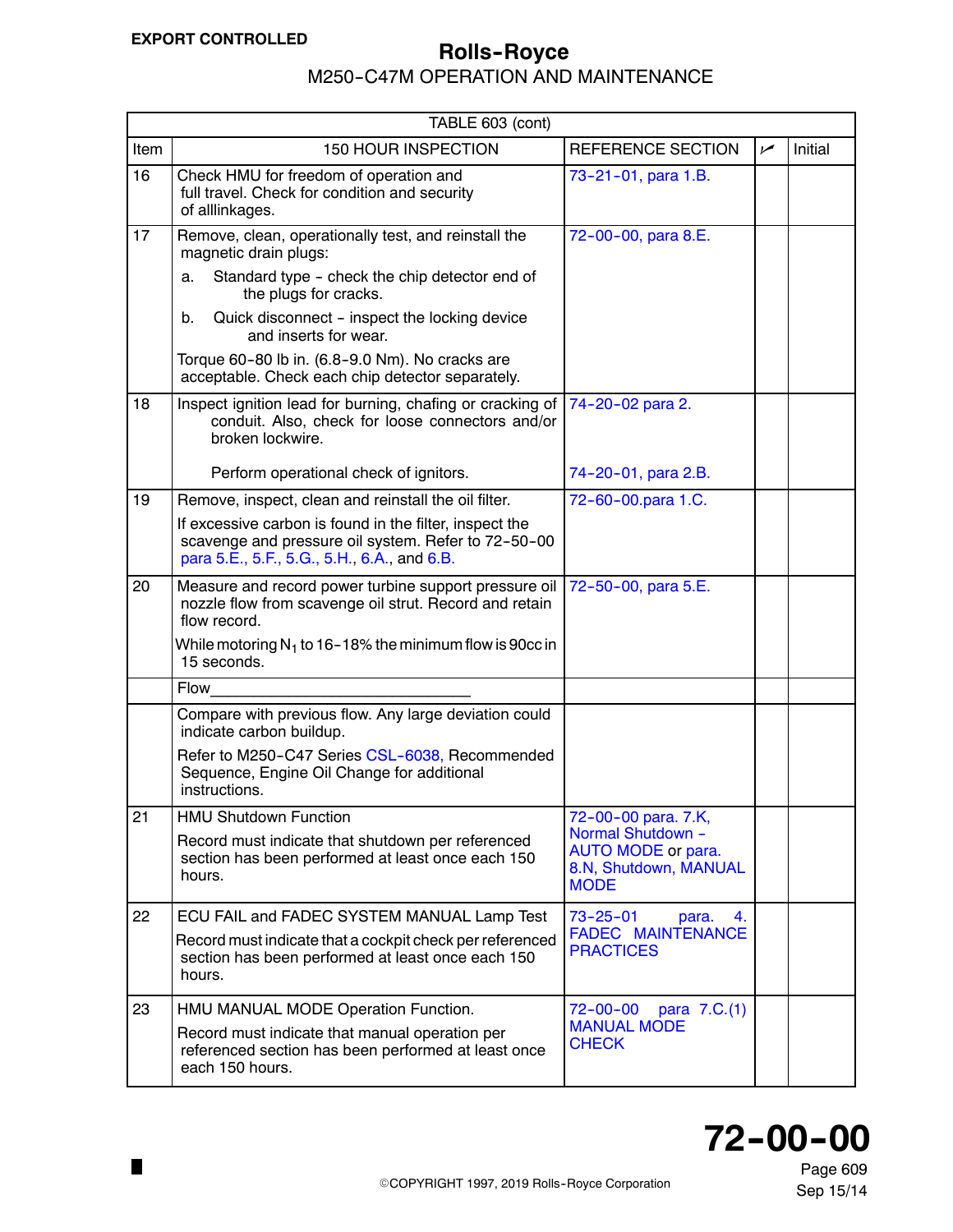<span id="page-3-0"></span>

| TABLE 603 (cont) |                                                                                                                                                                                                                                                                                                                                                                                                                                          |                                                                |                |          |  |
|------------------|------------------------------------------------------------------------------------------------------------------------------------------------------------------------------------------------------------------------------------------------------------------------------------------------------------------------------------------------------------------------------------------------------------------------------------------|----------------------------------------------------------------|----------------|----------|--|
| Item             | <b>150 HOUR INSPECTION</b>                                                                                                                                                                                                                                                                                                                                                                                                               | <b>REFERENCE SECTION</b>                                       | سما            | Initial  |  |
| 24               | MGT indicating system check<br>During ground run with engine at 100% N <sub>2</sub> Monitor<br>MGT using (MT) Maintenance Terminal Software,<br>analog parameter page. Compare MT value with<br>aircraft MGT gage. Must agree within 5° C. If not<br>within limits, use thermocouple simulator to identify<br>problem.                                                                                                                   | 72-00-00, para 7.C.<br>72-00-00, para 3.D.<br>73-25-01, para 3 |                |          |  |
| 25               | Torque indicating system check<br>During ground run with engine at 100% $N_2$ , monitor<br>torque (Q) using MT software analog parameter page.<br>Compare MT value with aircraft torque gage. Must<br>agree within 2 psi. If not within limits, use pressure<br>tester to identify problem.                                                                                                                                              | 72-00-00, para 7.C.<br>73-25-01, para 3                        |                |          |  |
| 25A              | Permanent Magnet Alternator (PMA) check.<br>Do the check to verify the PMA and the harnesses are<br>working properly.                                                                                                                                                                                                                                                                                                                    | 73-20-01, para 2.C.                                            |                |          |  |
| 26               | FADEC Fault and Maintenance system check<br>FADEC must have no fault codes or maintenance<br>actions.                                                                                                                                                                                                                                                                                                                                    | 73-25-01, para 2                                               |                |          |  |
| 27               | Visually inspect the outer combustion case (sheet metal<br>and weld seams) for cracks. Pay particular attention to<br>the weld seams in the area of the igniter plugs, dummy<br>plug, drain valves, fuel nozzle bosses, armpit braze<br>patch and adjacent areas. Use a bright light and mirror as<br>necessary. The OCC does not have to be removed. Per-<br>form a Leak Tec check for installed OCC's and an FPI for<br>removed OCC's. | 72-40-00, para 2.B.(1),<br>$(2)$ , $(3)$ , and $(4)$           |                |          |  |
|                  | TABLE 604                                                                                                                                                                                                                                                                                                                                                                                                                                |                                                                |                |          |  |
| ltem             | INITIAL 300 HOUR INSPECTION                                                                                                                                                                                                                                                                                                                                                                                                              | REFERENCE SECTION                                              | $\overline{v}$ | Initials |  |
|                  | In addition to the 150 hour inspection items, perform the<br>following:                                                                                                                                                                                                                                                                                                                                                                  |                                                                |                |          |  |
| $\mathbf{1}$     | Clean power turbine support scavenge oil strut.                                                                                                                                                                                                                                                                                                                                                                                          | 72-50-00, para 5.G.                                            |                |          |  |
| $\overline{2}$   | Clean external sump.                                                                                                                                                                                                                                                                                                                                                                                                                     | 72-50-00, para 5.F.                                            |                |          |  |
| 3                | Clean No. 1 bearing oil pressure reducer.                                                                                                                                                                                                                                                                                                                                                                                                | 72-30-00, para 2.A. (1)                                        |                |          |  |
| $\overline{4}$   | Clean pressure oil fitting screen assembly.                                                                                                                                                                                                                                                                                                                                                                                              | 72-50-00, para 5.F.                                            |                |          |  |
|                  | EXTREME CARE MUST BE EXERCISED TO PREVENT TWISTING OF<br>CAUTION:<br>OIL NOZZLE DURING REMOVAL. DO NOT ATTEMPT TO<br>STRAIGHTEN OR REUSE IF TWISTED.                                                                                                                                                                                                                                                                                     |                                                                |                |          |  |
| 5                | Clean power turbine pressure oil nozzle.                                                                                                                                                                                                                                                                                                                                                                                                 | 72-50-00, para 5.F.                                            |                |          |  |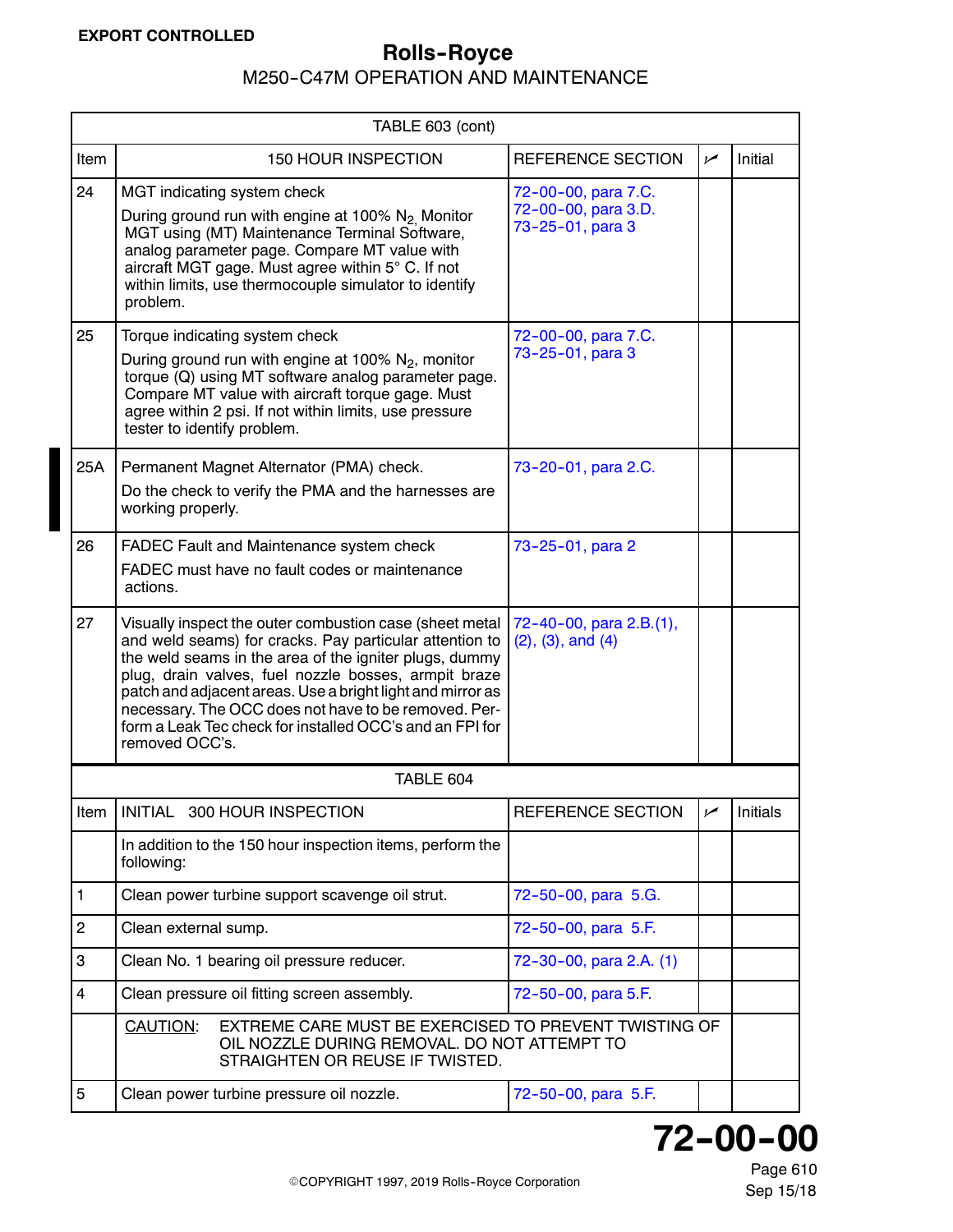M250-C47M OPERATION AND MAINTENANCE

<span id="page-4-0"></span>

| TABLE 604 (cont)        |                                                                                                                                                                                                                                                                                                                                                                                                                                          |                                                          |     |          |  |
|-------------------------|------------------------------------------------------------------------------------------------------------------------------------------------------------------------------------------------------------------------------------------------------------------------------------------------------------------------------------------------------------------------------------------------------------------------------------------|----------------------------------------------------------|-----|----------|--|
| Item                    | 300 HOUR INSPECTION                                                                                                                                                                                                                                                                                                                                                                                                                      | REFERENCE SECTION                                        | مما | Initials |  |
| $\overline{6}$          | Remove and disassemble fuel nozzle. Clean and inspect<br>fuel nozzle filter assembly. Assemble and install fuel<br>nozzle.                                                                                                                                                                                                                                                                                                               | $73 - 10 - 03$                                           |     |          |  |
| $\overline{7}$          | Remove, inspect and reinstall the turbine pressure oil<br>check valve.                                                                                                                                                                                                                                                                                                                                                                   | 72-60-00, para 2.l.                                      |     |          |  |
|                         | NOTE: Check Valve P/N 23074872 and subsequent part numbers are not applicable to<br>this inspection (these valves are considered "ON CONDITION").                                                                                                                                                                                                                                                                                        |                                                          |     |          |  |
| 8                       | Inspect the rear engine mount for security and<br>excessive bearing wear.                                                                                                                                                                                                                                                                                                                                                                | 72-00-00, para 1.A., (3)<br>Engine-Inspection/<br>Check. |     |          |  |
| 9                       | Drain the oil system and refill.                                                                                                                                                                                                                                                                                                                                                                                                         | 72-00-00, para 8.D., En-                                 |     |          |  |
|                         | Oil changed at:<br>300 hours:<br>600 hours:<br>Maximum interval between oil changes is 300 hours or 6                                                                                                                                                                                                                                                                                                                                    | gine Servicing.                                          |     |          |  |
|                         | months, whichever occurs first. This limit can be<br>extended to 600 hours or 12 calendar months,<br>whichever occurs first, if an approved high thermal<br>stability oil (Third Generation) is used.                                                                                                                                                                                                                                    |                                                          |     |          |  |
| 10                      | On power and accessory gearbox cover, check the<br>applied torque on all turbine and exhaust collector<br>support-to-gearbox retaining nuts.                                                                                                                                                                                                                                                                                             | 72-50-00, para 1.B.                                      |     |          |  |
|                         | Torque must be 120-150 lb in. (14-17 N·m).                                                                                                                                                                                                                                                                                                                                                                                               |                                                          |     |          |  |
| 11                      | Inspect the thermocouple assembly (TOT/MGT).                                                                                                                                                                                                                                                                                                                                                                                             | 77-20-01, para 2.B.                                      |     |          |  |
| 12 <sub>2</sub>         | Visually inspect the outer combustion case (sheet metal<br>and weld seams) for cracks. Pay particular attention to<br>the weld seams in the area of the igniter plugs, dummy<br>plug, drain valves, fuel nozzle bosses, armpit braze<br>patch and adjacent areas. Use a bright light and mirror as<br>necessary. The OCC does not have to be removed. Per-<br>form a Leak Tec check for installed OCC's and an FPI for<br>removed OCC's. |                                                          |     |          |  |
|                         | TABLE 605                                                                                                                                                                                                                                                                                                                                                                                                                                |                                                          |     |          |  |
| Item                    | INITIAL 2000 HOUR INSPECTION                                                                                                                                                                                                                                                                                                                                                                                                             | REFERENCE SECTION                                        | سما | Initials |  |
|                         | The following inspections are required every 2000 hours<br>time since last inspection                                                                                                                                                                                                                                                                                                                                                    |                                                          |     |          |  |
| 1                       | Remove and replace the low pressure fuel filter element.<br>Before discarding filter, inspect for signs of<br>contaminants. If contaminants are found, inspect the<br>entire fuel system and clean if necessary.                                                                                                                                                                                                                         | 73-10-02, para 2.                                        |     |          |  |
| $\overline{\mathbf{c}}$ | Inspect the combustion liner.                                                                                                                                                                                                                                                                                                                                                                                                            | 72-40-00, para 1.C.                                      |     |          |  |
| 3                       | Examine the outer combustion case for cracks using<br>Leak-Tek and/or Fluorescent Penetrant Inspection<br>(FPI).                                                                                                                                                                                                                                                                                                                         | 72-40-00, para 2.B.(2)<br>$(3)$ , and $(4)$              |     |          |  |
| $\overline{4}$          | Inspect the compressor discharge air tubes.                                                                                                                                                                                                                                                                                                                                                                                              | 72-40-00, para 4.C.                                      |     |          |  |



Page 611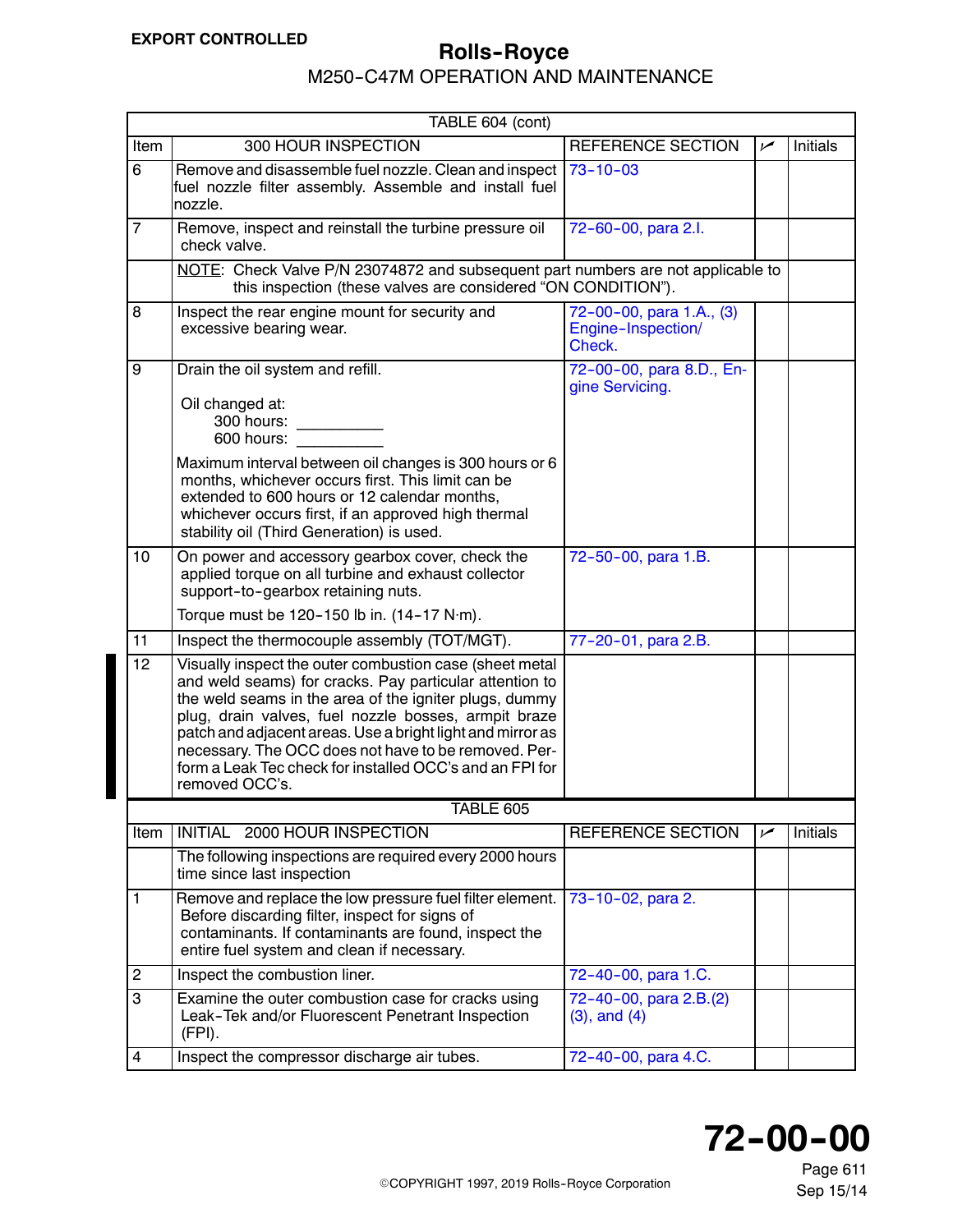|                | TABLE 605 (cont)                                                                                                                                                                                                                                                                                                                                                                                                                                                                                                                                                                                                                                                                                      |                                                                                                                                                                                                  |                                          |           |                 |
|----------------|-------------------------------------------------------------------------------------------------------------------------------------------------------------------------------------------------------------------------------------------------------------------------------------------------------------------------------------------------------------------------------------------------------------------------------------------------------------------------------------------------------------------------------------------------------------------------------------------------------------------------------------------------------------------------------------------------------|--------------------------------------------------------------------------------------------------------------------------------------------------------------------------------------------------|------------------------------------------|-----------|-----------------|
| Item           |                                                                                                                                                                                                                                                                                                                                                                                                                                                                                                                                                                                                                                                                                                       | 2000 HOUR INSPECTION                                                                                                                                                                             | REFERENCE SECTION                        | $\sqrt{}$ | <b>Initials</b> |
| 5              |                                                                                                                                                                                                                                                                                                                                                                                                                                                                                                                                                                                                                                                                                                       | Inspect the spur adapter gearshaft, compressor rotor<br>splined adapter and associated impeller bore.                                                                                            | 72-30-00, para 4.B.(2),<br>4.C. and 4.E. |           |                 |
| 6              | turbine assembly.                                                                                                                                                                                                                                                                                                                                                                                                                                                                                                                                                                                                                                                                                     | Inspect the turbine to compressor coupling,<br>turbine splined adapter, power turbine inner shaft and<br>turbine shaft-to-pinion gear coupling.<br>Turbine to compressor coupling is part of the | 72-50-00, para 5.A. and<br>5.B.          |           |                 |
| $\overline{7}$ | inspection.                                                                                                                                                                                                                                                                                                                                                                                                                                                                                                                                                                                                                                                                                           | Visually examine the power drive train gears.<br>Disassembly of the gearbox is not necessary for this                                                                                            | <b>CSL 6134</b>                          |           |                 |
|                | NOTES: Not applicable for:<br>Torquemeter gear part number 23084248 and subsequent<br>Power take-off gear part number 23084249 and subsequent<br>Pinion gear part number 23084247 and subsequent.                                                                                                                                                                                                                                                                                                                                                                                                                                                                                                     |                                                                                                                                                                                                  |                                          |           |                 |
|                | NOTES: The following inspections are recommended whenever the turbine or<br>compressor is removed in-between the required 2000 hour inspection.<br>Anytime the compressor is removed from the engine, visually inspect the<br>aft end of the spur adapter gearshaft for worn or damaged splines.<br>Anytime the turbine is removed from the engine visually inspect the splines<br>on the following items, turbine-to-compressor coupling, turbine splined<br>adapter, power turbine outer shaft and turbine shaft-to-pinion gear<br>coupling for worn or damaged splines.<br>If spline wear or damage is observed the appropriate maintenance action<br>is required. (Refer to items 5 and 6 above). |                                                                                                                                                                                                  |                                          |           |                 |
|                | Inspection intervals must not exceed 2000 hours.                                                                                                                                                                                                                                                                                                                                                                                                                                                                                                                                                                                                                                                      |                                                                                                                                                                                                  |                                          |           |                 |

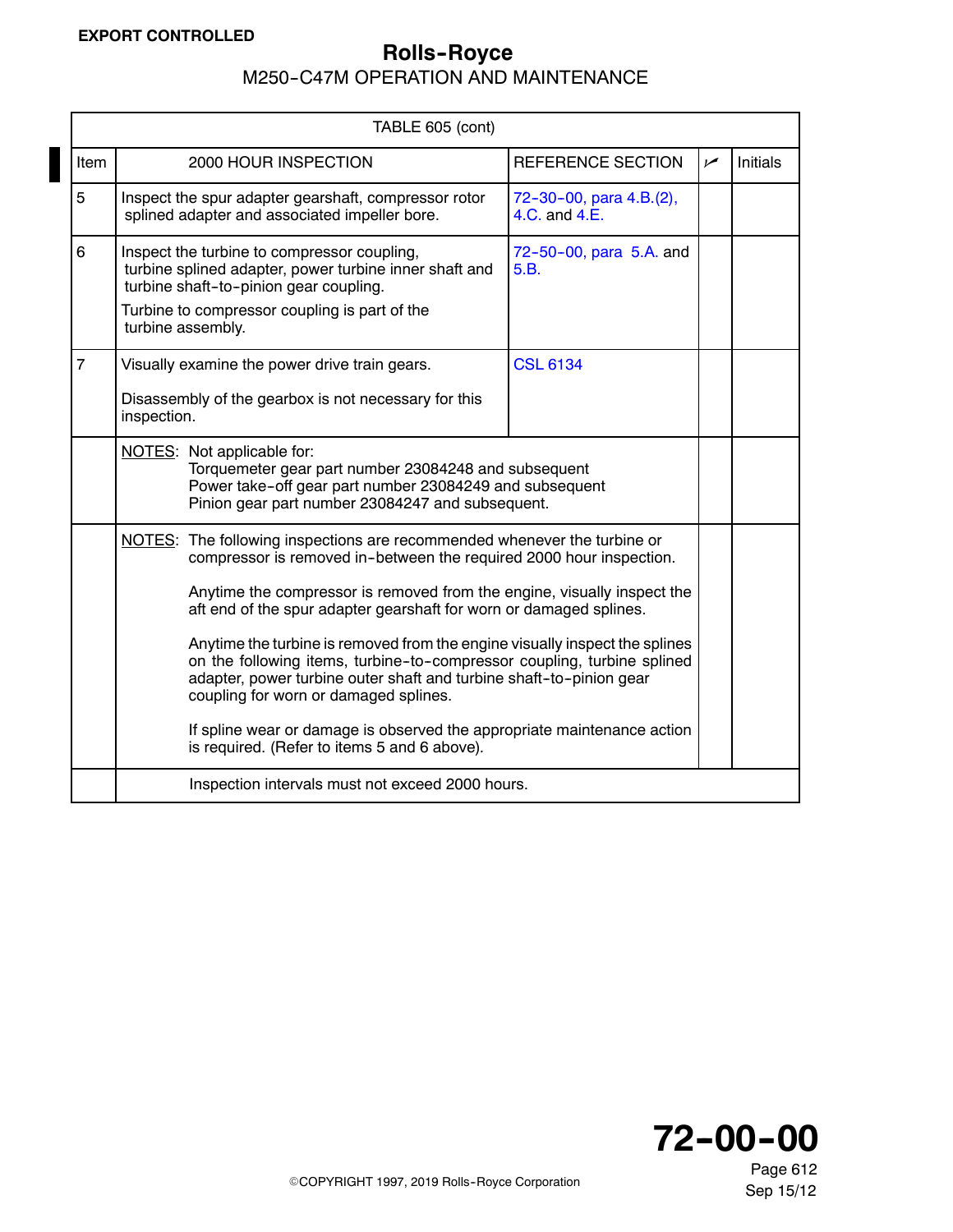<span id="page-6-0"></span>

|                  |                              | TABLE 606                                                                                                                                                                                                                                                                                                                                                                                                    |                     |                |         |  |
|------------------|------------------------------|--------------------------------------------------------------------------------------------------------------------------------------------------------------------------------------------------------------------------------------------------------------------------------------------------------------------------------------------------------------------------------------------------------------|---------------------|----------------|---------|--|
|                  | <b>Inspection Checksheet</b> |                                                                                                                                                                                                                                                                                                                                                                                                              |                     |                |         |  |
|                  |                              |                                                                                                                                                                                                                                                                                                                                                                                                              |                     |                |         |  |
|                  |                              |                                                                                                                                                                                                                                                                                                                                                                                                              |                     |                |         |  |
|                  |                              |                                                                                                                                                                                                                                                                                                                                                                                                              |                     |                |         |  |
|                  |                              | This inspection checksheet is to be used when performing scheduled inspections. This form<br>can be locally reproduced and/or expanded to reflect the aircraft operating environment.<br>Keep the completed sheets as a permanent part of the aircraft engine records. Detailed<br>information regarding each inspection item is contained in the referenced Operation and<br>Maintenance Manual paragraphs. |                     |                |         |  |
|                  |                              | CAUTION: BEFORE UNDERTAKING ANY INSPECTION OR MAINTENANCE ACTION,<br>CONSULT THE REFERENCED PARAGRAPHS OF THE OPERATION AND<br>MAINTENANCE MANUAL. FAILURE TO FOLLOW THE RECOMMENDED<br>INSTRUCTIONS IN THE MANUAL COULD RESULT IN EQUIPMENT<br>DAMAGE OR DESTRUCTION, POSSIBLY RESULTING IN PERSONNEL<br>DEATH OR INJURY.                                                                                   |                     |                |         |  |
|                  | NOTE:                        | THIS INSPECTION CHECKLIST CAN ONLY BE USED IF THE OPERATOR<br>IS USING AN APPROVED THIRD GENERATION (HTS) OIL.                                                                                                                                                                                                                                                                                               |                     |                |         |  |
|                  | NOTE:                        | COMPLIANCE TO THE 150 HOUR AND 300 HOUR ITEMS IN THIS TABLE<br>MUST BE PERFORMED AT LEAST EVERY 12 CALENDAR MONTHS OR BY<br>HOURS, WHICHEVER OCCURS FIRST.                                                                                                                                                                                                                                                   |                     |                |         |  |
| Item             |                              | 150 HOUR INSPECTION                                                                                                                                                                                                                                                                                                                                                                                          | REFERENCE SECTION   | $\overline{v}$ | Initial |  |
| $\overline{1}$   | indicator on CEFA.           | Inspect for extension of scavenge oil filter bypass                                                                                                                                                                                                                                                                                                                                                          | 72-60-00, para 1.E. |                |         |  |
|                  | reset the indicator.         | If the bypass indicator is extended, examine/clean the<br>engine oil filter and the scavenge oil filter. If<br>contamination is found, replace the scavenge oil<br>filter. If no contamination is found, reinstall the<br>scavenge oil filter with new packing, and manually                                                                                                                                 |                     |                |         |  |
|                  | indicator.                   | If the CEFA bypass indicator is extended and<br>contamination is found in the scavenge oil filter,<br>replace/clean the oil cooler, oil tank, and lubrication<br>lines (Ref. the airframe manual instructions). Drain<br>and replace the engine oil, and manually reset the                                                                                                                                  |                     |                |         |  |
|                  |                              | NOTE: The scavenge oil filter cannot be cleaned.                                                                                                                                                                                                                                                                                                                                                             |                     |                |         |  |
|                  |                              | NOTE: If metal contamination is found in the scavenge oil filter in CEFA and a chip light<br>occurred within the previous 50 hours, take the applicable maintenance steps<br>(Ref. para 8.E.(2), 72-00-00).                                                                                                                                                                                                  |                     |                |         |  |
| $\boldsymbol{2}$ | indicator.                   | Inspect for extension of impending fuel filter bypass                                                                                                                                                                                                                                                                                                                                                        | 73-10-02, para 2.B. |                |         |  |
|                  |                              | If indicator is extended, replace fuel filter. Ground run<br>engine to assure proper operation of control system.                                                                                                                                                                                                                                                                                            |                     |                |         |  |

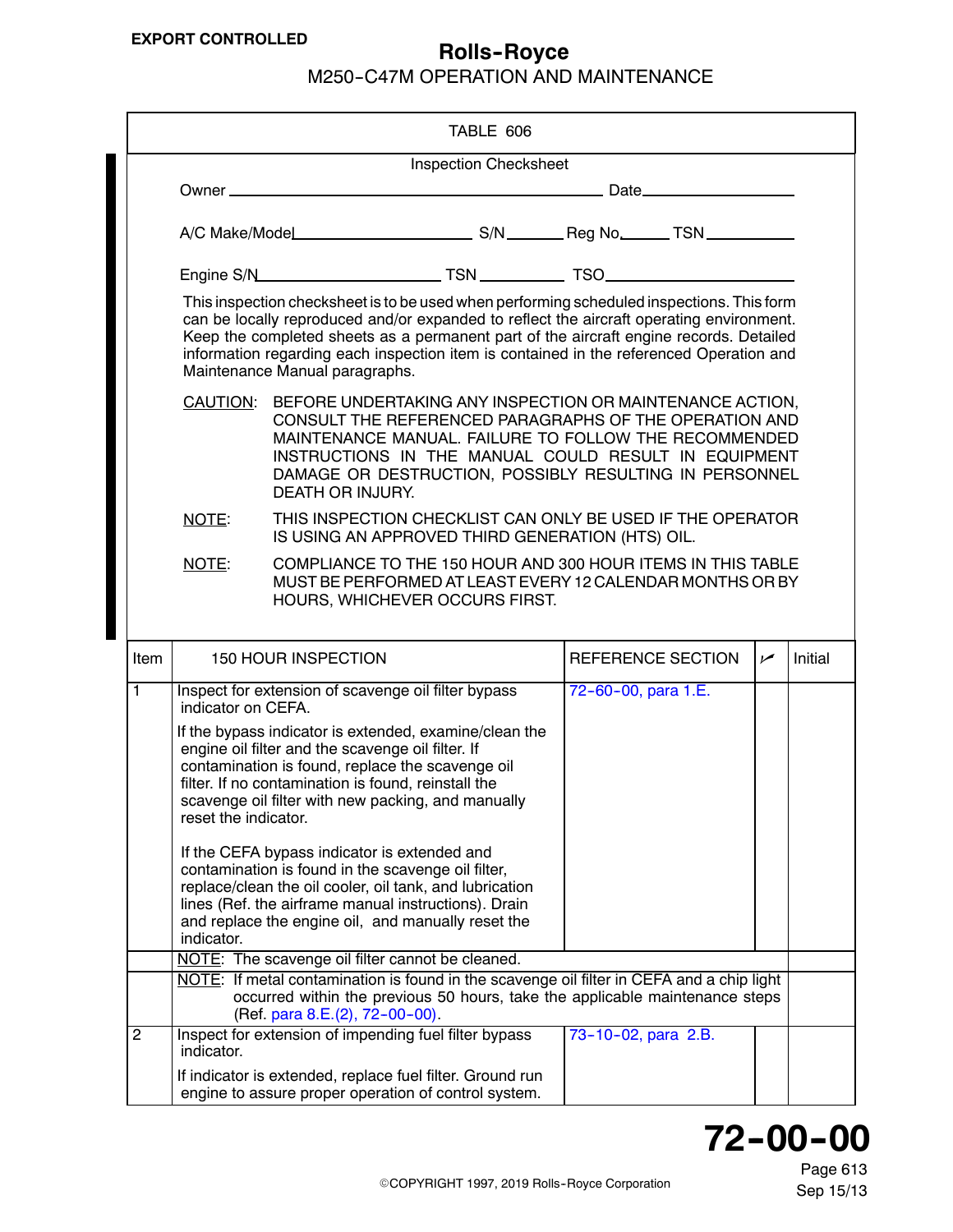<span id="page-7-0"></span>

| TABLE 606 (cont)        |                                                                                                                                                                                                                                                                                                                                                                                                                                          |                                                                      |     |         |  |
|-------------------------|------------------------------------------------------------------------------------------------------------------------------------------------------------------------------------------------------------------------------------------------------------------------------------------------------------------------------------------------------------------------------------------------------------------------------------------|----------------------------------------------------------------------|-----|---------|--|
| Item                    | <b>150 HOUR INSPECTION</b>                                                                                                                                                                                                                                                                                                                                                                                                               | REFERENCE SECTION                                                    | سما | Initial |  |
| 3                       | Clean and inspect the fuel nozzle.                                                                                                                                                                                                                                                                                                                                                                                                       | $73 - 10 - 03$                                                       |     |         |  |
|                         | Install fuel nozzle with proper number of spacers.                                                                                                                                                                                                                                                                                                                                                                                       |                                                                      |     |         |  |
| $\overline{\mathbf{4}}$ | HMU MANUAL MODE Operation Function.                                                                                                                                                                                                                                                                                                                                                                                                      | 72-00-00, para 7.C.(1)                                               |     |         |  |
|                         | Record must indicate that manual operation per<br>referenced section has been performed at least once<br>each 150 hours.                                                                                                                                                                                                                                                                                                                 | <b>MANUAL MODE</b><br>CHECK.                                         |     |         |  |
| 5                       | Visually inspect the outer combustion case (sheet metal<br>and weld seams) for cracks. Pay particular attention to<br>the weld seams in the area of the igniter plugs, dummy<br>plug, drain valves, fuel nozzle bosses, armpit braze<br>patch and adjacent areas. Use a bright light and mirror as<br>necessary. The OCC does not have to be removed. Per-<br>form a Leak Tec check for installed OCC's and an FPI for<br>removed OCC's. | 72-40-00, para 2.B.(1),<br>$(2)$ , $(3)$ and $(4)$                   |     |         |  |
| 6                       | Permanent Magnet Alternator (PMA) check.                                                                                                                                                                                                                                                                                                                                                                                                 | 73-20-01, para 2.C.                                                  |     |         |  |
|                         | Do the check to verify PMA and harnesses are working                                                                                                                                                                                                                                                                                                                                                                                     |                                                                      |     |         |  |
|                         | properly.                                                                                                                                                                                                                                                                                                                                                                                                                                |                                                                      |     |         |  |
| Item                    | 300 HOUR INSPECTION                                                                                                                                                                                                                                                                                                                                                                                                                      | REFERENCE SECTION                                                    | سما | Initial |  |
|                         | In addition to the 150 hour inspection items, perform the<br>following:                                                                                                                                                                                                                                                                                                                                                                  |                                                                      |     |         |  |
| 1                       | Inspect the engine for obvious loose bolts, broken or<br>loose connections, security of mounting accessories,<br>and broken or missing safeties. Check accessible<br>areas for obvious damage and evidence of fuel and oil<br>leakage. Inspect the slippage marks on all fuel, oil and<br>air tube B-nuts to make sure that the nuts have not<br>loosened.                                                                               |                                                                      |     |         |  |
| $\overline{c}$          | Inspect the compressor impeller leading edges<br>for damage.                                                                                                                                                                                                                                                                                                                                                                             | 72-30-00, para 4.B.                                                  |     |         |  |
| 3                       | Clean the compressor, as required, with a<br>chemical wash solution if dirt buildup is evident.                                                                                                                                                                                                                                                                                                                                          | 72-30-00, para 5.B.                                                  |     |         |  |
| $\overline{\mathbf{4}}$ | Without disassembly, inspect turbine, exhaust collector<br>supports and the air tubes for cracks, buckling and<br>general condition.                                                                                                                                                                                                                                                                                                     | 72-50-00, para 5.K.<br>72-40-00, para 2.B.(1)<br>72-40-00, Table 203 |     |         |  |
| 5                       | Inspect the engine fuel system for evidence of leakage.<br>Check condition and security of fittings and tubing.                                                                                                                                                                                                                                                                                                                          | $73 - 00 - 00$                                                       |     |         |  |
| 6                       | Inspect the engine mounts for condition and security.                                                                                                                                                                                                                                                                                                                                                                                    |                                                                      |     |         |  |
| $\overline{7}$          | Inspect electrical harness for loose, chafed, frayed, or<br>broken wires and loose connectors.                                                                                                                                                                                                                                                                                                                                           |                                                                      |     |         |  |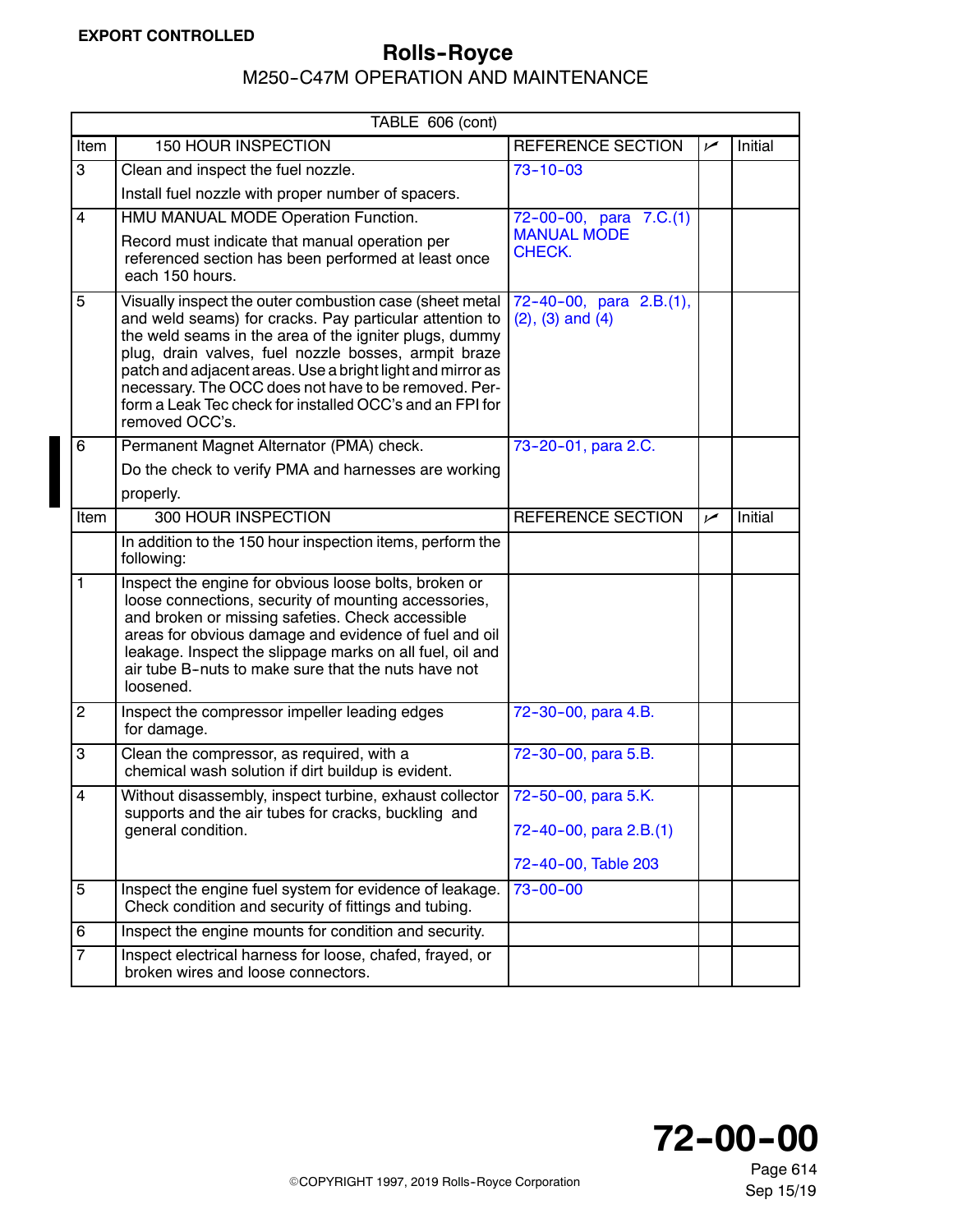$\blacksquare$ 

# **EXPORT CONTROLLED Rolls-Royce**

M250-C47M OPERATION AND MAINTENANCE

| TABLE 606 (cont) |                                                                                                                                                                           |                                                                 |     |         |
|------------------|---------------------------------------------------------------------------------------------------------------------------------------------------------------------------|-----------------------------------------------------------------|-----|---------|
| Item             | 300 HOUR INSPECTION                                                                                                                                                       | REFERENCE SECTION                                               | سما | Initial |
| $\overline{8}$   | Check oil supply level.                                                                                                                                                   | 72-00-00, Table<br>101,<br>Troubleshooting, items 11<br>and 12. |     |         |
|                  | NOTE: Check oil supply level in less than15 minutes of engine shutdown.                                                                                                   |                                                                 |     |         |
|                  | CAUTION:<br>NORMAL ENGINES USE A MINIMAL AMOUNT OF OIL. HOWEVER, ANY<br>SUDDEN INCREASE IN OIL CONSUMPTION IS INDICATIVE OF OIL<br>SYSTEM PROBLEMS AND MUST BE CORRECTED. |                                                                 |     |         |
| 9                | Inspect compressor scroll for cracks. Pay particular<br>attention to welded areas.                                                                                        |                                                                 |     |         |
| 10               | Clean the burner drain valve.                                                                                                                                             | 72-40-00, para 3.                                               |     |         |
|                  | Ensure that the airframe overboard is clear. Refer to<br>aircraft manual for maintenance procedures.                                                                      |                                                                 |     |         |
| 11               | Inspectthe anti-icing solenoid valve and bleed air valve for<br>loose, chafed, frayed or broken wires, loose connections<br>and security of attachment.                   |                                                                 |     |         |
| $\overline{12}$  | Inspect the horizontal and vertical firewall shields for<br>cracks.                                                                                                       | 72-50-00, para 5.J.                                             |     |         |
|                  | NOTE: Continued sheet metal or tube cracking can be an indication of excessive<br>engine, engine accessory, or airframe vibration.                                        |                                                                 |     |         |
| 13               | Check HMU for freedom of operation and<br>full travel. Check for condition and security<br>of all linkages.                                                               | 73-21-01, para 1.B.                                             |     |         |
| 14               | Remove, clean, operationally test, and reinstall the<br>magnetic drain plugs:                                                                                             | 72-00-00, para 8.E.                                             |     |         |
|                  | Standard type - check the chip detector end of<br>a.<br>the plugs for cracks.                                                                                             |                                                                 |     |         |
|                  | Quick disconnect - inspect the locking device<br>b.<br>and inserts for wear.                                                                                              |                                                                 |     |         |
|                  | Torque 60-80 lb in. (6.8-9.0 Nm). No cracks are<br>acceptable. Check each chip detector separately.                                                                       |                                                                 |     |         |
| 15               | Inspect ignition lead for burning, chafing or cracking of<br>conduit. Also, check for loose connectors and/or broken<br>lockwire.                                         | 74-20-02, para 2.                                               |     |         |
|                  | Perform operational check of ignitors.                                                                                                                                    | 74-20-01, para 2.B.                                             |     |         |
| 16               | Remove, inspect, clean and reinstall the oil filter.                                                                                                                      | 72-60-00, para 1.C.                                             |     |         |
|                  | If excessive carbon is found in the filter, inspect the<br>scavenge and pressure oil system. Refer to 72-50-00<br>para 5.E., 5.F., 5.G., 5.H., 6.A., and 6.B.             |                                                                 |     |         |



©COPYRIGHT 1997, 2019 Rolls-Royce Corporation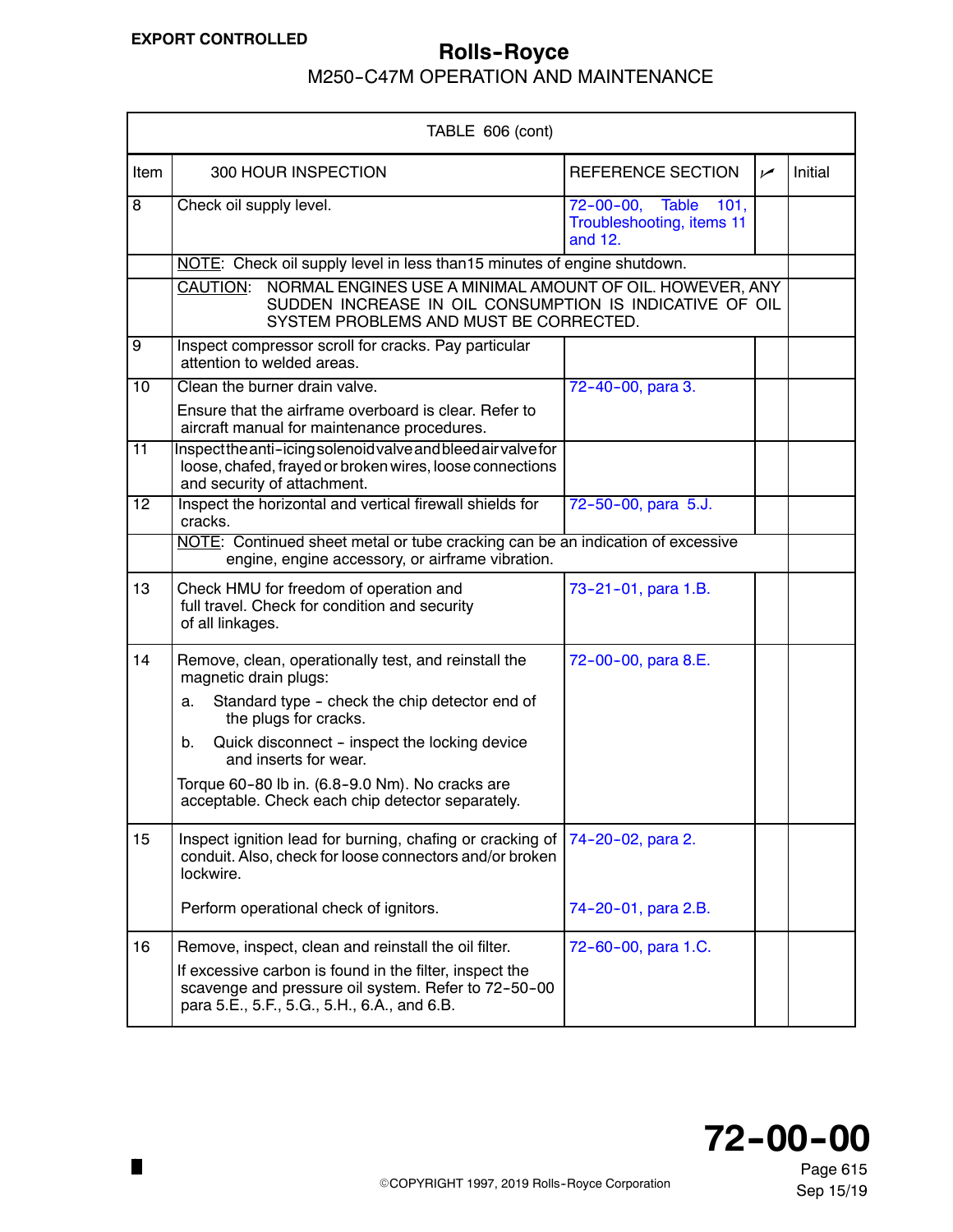### <span id="page-9-0"></span>**EXPORT CONTROLLED**

### **Rolls--Royce**

|             | TABLE 606 (cont)                                                                                                                                                                                                                                                                                                |                                                                                                          |     |         |  |
|-------------|-----------------------------------------------------------------------------------------------------------------------------------------------------------------------------------------------------------------------------------------------------------------------------------------------------------------|----------------------------------------------------------------------------------------------------------|-----|---------|--|
| <b>Item</b> | 300 HOUR INSPECTION                                                                                                                                                                                                                                                                                             | REFERENCE SECTION                                                                                        | سما | Initial |  |
| 17          | Measure and record power turbine support pressure oil<br>nozzle flow from scavenge oil strut. Record and retain<br>flow record.                                                                                                                                                                                 | 72-50-00, para 5.E.                                                                                      |     |         |  |
|             | While motoring $N_1$ to 16–18% the minimum flow is 90cc in<br>15 seconds.                                                                                                                                                                                                                                       |                                                                                                          |     |         |  |
|             | Flow                                                                                                                                                                                                                                                                                                            |                                                                                                          |     |         |  |
|             | Compare with previous flow. Any large deviation could<br>indicate carbon buildup.                                                                                                                                                                                                                               |                                                                                                          |     |         |  |
|             | Refer to M250-C47 Series CSL-6038, Recommended<br>Sequence, Engine Oil Change for additional<br>instructions.                                                                                                                                                                                                   |                                                                                                          |     |         |  |
| 18          | <b>HMU Shutdown Function.</b><br>Record must indicate that shutdown per referenced<br>section has been performed at least once each 300<br>hours.                                                                                                                                                               | 72-00-00, para. 7.K,<br>Normal Shutdown -<br><b>AUTO MODE or para.</b><br>8.N, Shutdown, MANUAL<br>MODE. |     |         |  |
| 19          | ECU FAIL and FADEC SYSTEM MANUAL Lamp Test<br>Record must indicate that a cockpit check per referenced<br>section has been performed at least once each 300<br>hours.                                                                                                                                           | 73-25-01, para 4. FADEC<br><b>MAINTENANCE</b><br><b>PRACTICES.</b>                                       |     |         |  |
| 20          | MGT indicating system check.<br>During ground run with engine at 100% N <sub>2</sub> Monitor<br>MGT using (MT) Maintenance Terminal Software,<br>analog parameter page. Compare MT value with<br>aircraft MGT gage. Must be in 5°C (41°F). If not in<br>limits, use thermocouple simulator to identify problem. | $72 - 00 - 00,$<br>7.C.<br>para<br>$72 - 00 - 00$ ,<br>3.D.<br>para<br>73-25-01, para 3.                 |     |         |  |
| 21          | Torque indicating system check.<br>During ground run with engine at 100% $N_2$ , monitor<br>torque (Q) using MT software analog parameter page.<br>Compare MT value with aircraft torque gage. Must<br>agree within 2 psi (13.78 kPa). If not in limits, use<br>pressure tester to identify problem.            | 7.C.<br>$72 - 00 - 00$<br>para<br>73-25-01, para 3.                                                      |     |         |  |
| 22          | FADEC Fault and Maintenance system check.<br>FADEC must have no fault codes or maintenance<br>actions.                                                                                                                                                                                                          | 73-25-01, para 2.                                                                                        |     |         |  |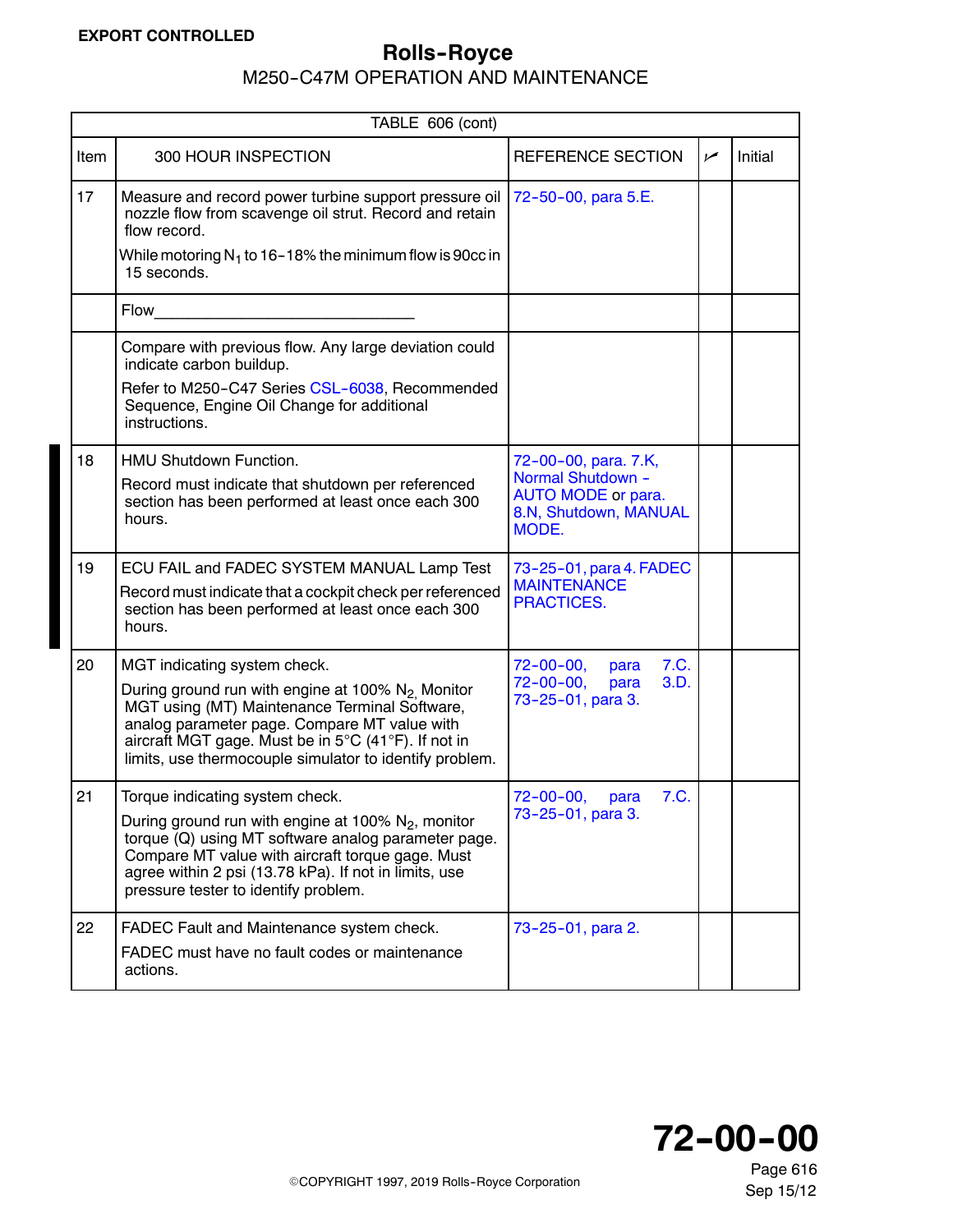# <span id="page-10-0"></span>**EXPORT CONTROLLED ROLLED** Rolls-Royce

|                                                                                                                                                   | TABLE 606 (cont)                                                                                                                                                                                                                                                                                                                                   |                                                          |     |         |  |
|---------------------------------------------------------------------------------------------------------------------------------------------------|----------------------------------------------------------------------------------------------------------------------------------------------------------------------------------------------------------------------------------------------------------------------------------------------------------------------------------------------------|----------------------------------------------------------|-----|---------|--|
| Item                                                                                                                                              | 300 HOUR INSPECTION                                                                                                                                                                                                                                                                                                                                | REFERENCE SECTION                                        | سما | Initial |  |
| 23                                                                                                                                                | Clean power turbine support scavenge oil strut.                                                                                                                                                                                                                                                                                                    | 72-50-00, para 5.G.                                      |     |         |  |
| 24                                                                                                                                                | Clean external sump.                                                                                                                                                                                                                                                                                                                               | 72-50-00, para 5.F.                                      |     |         |  |
| 25                                                                                                                                                | Clean No. 1 bearing oil pressure reducer.                                                                                                                                                                                                                                                                                                          | 72-30-00, para 2.A. (1)                                  |     |         |  |
| 26                                                                                                                                                | Clean pressure oil fitting screen assembly.                                                                                                                                                                                                                                                                                                        | 72-50-00, para 5.F.                                      |     |         |  |
|                                                                                                                                                   | EXTREME CARE MUST BE EXERCISED TO PREVENT TWISTING<br>CAUTION:<br>OF OIL NOZZLE DURING REMOVAL. DO NOT ATTEMPT TO<br>STRAIGHTEN OR REUSE IF TWISTED.                                                                                                                                                                                               |                                                          |     |         |  |
| 27                                                                                                                                                | Clean power turbine pressure oil nozzle.                                                                                                                                                                                                                                                                                                           | 72-50-00, para 5.F.                                      |     |         |  |
| 28                                                                                                                                                | Remove and disassemble fuel nozzle. Clean and inspect<br>fuel nozzle filter assembly. Assemble and install fuel<br>nozzle.                                                                                                                                                                                                                         | $73 - 10 - 03$                                           |     |         |  |
| 29                                                                                                                                                | Remove, inspect and reinstall the turbine pressure oil<br>check valve.                                                                                                                                                                                                                                                                             | 72-60-00, para 2.l.                                      |     |         |  |
| NOTE: Check Valve P/N 23074872 and subsequent part numbers are not applicable to<br>this inspection (these valves are considered "ON CONDITION"). |                                                                                                                                                                                                                                                                                                                                                    |                                                          |     |         |  |
| 30                                                                                                                                                | Inspect the rear engine mount for security and<br>excessive bearing wear.                                                                                                                                                                                                                                                                          | 72-00-00, para 1.A., (3)<br>Engine-Inspection/<br>Check. |     |         |  |
| 31                                                                                                                                                | Drain the oil system and refill.<br>Oil changed at:<br>300 hours:<br>600 hours:<br>Maximum interval between oil changes is 300 hours or 6<br>months, whichever occurs first. This limit can be<br>extended to 600 hours or 12 calendar months,<br>whichever occurs first, if an approved high thermal<br>stability oil (Third Generation) is used. | 72-00-00, para 8.D., En-<br>gine Servicing.              |     |         |  |
| 32                                                                                                                                                | On power and accessory gearbox cover, check the<br>applied torque on all turbine and exhaust collector<br>support-to-gearbox retaining nuts.<br>Torque must be $120 - 150$ lb in. $(14 - 17 \text{ N} \cdot \text{m})$ .                                                                                                                           | 72-50-00, para 1.B.                                      |     |         |  |
| 33                                                                                                                                                | Inspect the thermocouple assembly (TOT/MGT).                                                                                                                                                                                                                                                                                                       | 77-20-01, para 2.B.                                      |     |         |  |
| $\overline{34}$                                                                                                                                   | Record component changes, inspections, and<br>compliance with technical instructions as required. Report<br>engine difficulties to Rolls-Royce and/or AMC on a Field<br>Service Report (FSR) submitted on FAST @<br><https: fast.aeromanager-online.com=""> as required.</https:>                                                                  |                                                          |     |         |  |